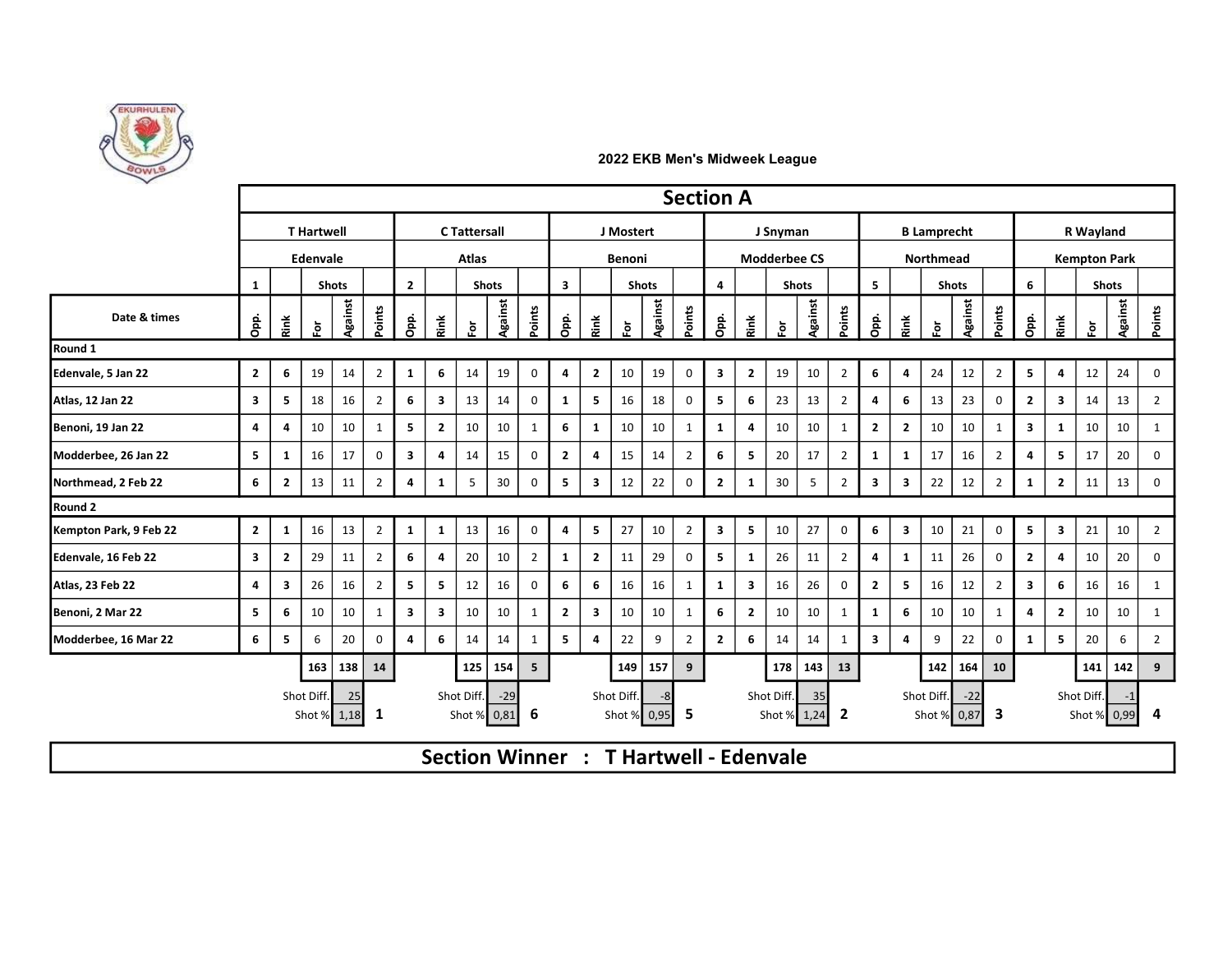

|                          |                                       |                         |               |              |                   |                         |                         |                    |                       |                |                         |                         |                           |              | <b>Section B</b> |                |                         |                           |              |                |                         |                         |               |                   |                |                         |                         |                |                      |                         |  |  |
|--------------------------|---------------------------------------|-------------------------|---------------|--------------|-------------------|-------------------------|-------------------------|--------------------|-----------------------|----------------|-------------------------|-------------------------|---------------------------|--------------|------------------|----------------|-------------------------|---------------------------|--------------|----------------|-------------------------|-------------------------|---------------|-------------------|----------------|-------------------------|-------------------------|----------------|----------------------|-------------------------|--|--|
|                          | <b>T</b> Kotze                        |                         |               |              |                   |                         |                         | P Galloway         |                       |                |                         |                         | P Fletcher                |              |                  |                |                         | <b>W</b> McGurk           |              |                |                         |                         | J Mellitchev  |                   | <b>M Sharp</b> |                         |                         |                |                      |                         |  |  |
|                          | Edenvale                              |                         |               |              | <b>Avion Park</b> |                         |                         |                    |                       |                | Lake Club               |                         |                           |              |                  |                | Modderfontein           |                           |              |                |                         | <b>Boksburg</b>         |               |                   |                |                         |                         | <b>Nigel</b>   |                      |                         |  |  |
|                          | <b>1</b>                              |                         |               | <b>Shots</b> |                   | $\overline{2}$          |                         |                    | <b>Shots</b>          |                | $\overline{\mathbf{3}}$ |                         |                           | <b>Shots</b> |                  | $\overline{a}$ |                         |                           | <b>Shots</b> |                | 5 <sup>1</sup>          |                         |               | <b>Shots</b>      |                | 6                       |                         |                | <b>Shots</b>         |                         |  |  |
| Date & times             | Opp.                                  | Rink                    | $\bf \bar{e}$ | Against      | Points            | Opp.                    | <b>Rink</b>             | $\vec{\mathsf{o}}$ | Against               | Points         | Opp.                    | Rink                    | Ğ.                        | Against      | Points           | Opp.           | Rink                    | $\overline{5}$            | Against      | Points         | $\frac{8}{6}$           | Rink                    | $\bf \bar{e}$ | Against           | Points         | Opp.                    | Rink                    | ğ.             | Against              | Points                  |  |  |
| Round 1                  |                                       |                         |               |              |                   |                         |                         |                    |                       |                |                         |                         |                           |              |                  |                |                         |                           |              |                |                         |                         |               |                   |                |                         |                         |                |                      |                         |  |  |
| Avion Park, 5 Jan 22     | $\overline{2}$                        | 6                       | 17            | 17           | 1                 | $\mathbf{1}$            | 6                       | 17                 | 17                    | 1              | 4                       | $\overline{2}$          | 8                         | 30           | $\mathbf 0$      | 3              | $\overline{2}$          | 30                        | 8            | $\overline{2}$ | $6\phantom{.}6$         | $\overline{a}$          | 20            | 5 <sup>5</sup>    | $\overline{2}$ | 5 <sup>5</sup>          | $\overline{4}$          | 5 <sub>1</sub> | 20                   | $\Omega$                |  |  |
| Lake Club, 12 Jan 22     | $\overline{\mathbf{3}}$               | 5                       | 13            | 16           | $\mathbf 0$       | 6                       | $\overline{\mathbf{3}}$ | 26                 | 12                    | $\overline{2}$ | 1                       | 5                       | 16                        | 13           | $\overline{2}$   | 5              | 6                       | 12                        | 26           | $\mathbf 0$    | $\overline{a}$          | 6                       | 26            | 12                | 2              | $\overline{2}$          | $\overline{\mathbf{3}}$ | 12             | 26                   | $\Omega$                |  |  |
| Modderfontein, 19 Jan 22 | $\overline{4}$                        | 4                       | 10            | 10           | 1                 | 5                       | $\overline{2}$          | 10                 | 10                    | 1              | 6                       | 1                       | 10                        | 10           | 1                | 1              | $\overline{a}$          | 10                        | 10           | 1              | $\overline{2}$          | $\overline{2}$          | 10            | 10                | $\mathbf{1}$   | $\overline{\mathbf{3}}$ | 1                       | 10             | 10                   |                         |  |  |
| Boksburg, 26 Jan 22      | 5                                     | 1                       | 14            | 17           | $\mathbf 0$       | $\overline{\mathbf{3}}$ | 4                       | 17                 | 14                    | 2              | $\overline{2}$          | 4                       | 14                        | 17           | 0                | 6              | -5                      | 22                        | 15           | $\overline{2}$ | 1                       | 1                       | 17            | 14                | $\overline{2}$ | 4                       | 5                       | 15             | 22                   | 0                       |  |  |
| Nigel, 2 Feb 22          | 6                                     | $\overline{2}$          | 19            | 10           | $\overline{2}$    | 4                       | $\mathbf{1}$            | 24                 | 14                    | 2              | 5                       | $\overline{\mathbf{3}}$ | 18                        | 12           | $\overline{2}$   | $\overline{2}$ | -1                      | 14                        | 24           | $\mathbf 0$    | $\overline{\mathbf{3}}$ | $\overline{\mathbf{3}}$ | 12            | 18                | $\mathbf 0$    | -1                      | $\overline{2}$          | 10             | 19                   | $\Omega$                |  |  |
| Round 2                  |                                       |                         |               |              |                   |                         |                         |                    |                       |                |                         |                         |                           |              |                  |                |                         |                           |              |                |                         |                         |               |                   |                |                         |                         |                |                      |                         |  |  |
| Edenvale, 9 Feb 22       | $\overline{2}$                        | $\mathbf{1}$            | 12            | 16           | $\mathbf 0$       | $\mathbf{1}$            | $\mathbf{1}$            | 16                 | 12                    | $\overline{2}$ | $\overline{\mathbf{4}}$ | 5 <sup>5</sup>          | 27                        | 6            | $\overline{2}$   | 3 <sup>1</sup> | 5 <sup>5</sup>          | 6                         | 27           | $\overline{0}$ | 6                       | $\overline{\mathbf{3}}$ | 39            | 8                 | $\overline{2}$ | 5 <sup>5</sup>          | $\overline{\mathbf{3}}$ | 8              | 39                   | $\mathbf 0$             |  |  |
| Avion Park, 16 Feb 22    | $\overline{\mathbf{3}}$               | $\overline{2}$          | 19            | 19           | 1                 | 6                       | 4                       | 25                 | 9                     | $\overline{2}$ | 1                       | $\overline{2}$          | 19                        | 19           | 1                | 5              | 1                       | 13                        | 15           | $\mathbf 0$    | $\overline{a}$          | $\mathbf{1}$            | 15            | 13                | $\overline{2}$ | $\overline{2}$          | 4                       | 9              | 25                   | 0                       |  |  |
| Lake Club, 23 Feb 22     | $\overline{4}$                        | $\overline{\mathbf{3}}$ | 21            | 15           | $\overline{2}$    | 5                       | 5                       | 23                 | 8                     | 2              | 6                       | 6                       | 15                        | 18           | 0                | 1              | $\overline{\mathbf{3}}$ | 15                        | 21           | $\mathbf 0$    | $\overline{2}$          | 5                       | 8             | 23                | $\mathbf 0$    | $\overline{\mathbf{3}}$ | 6                       | 18             | 15                   | $\overline{2}$          |  |  |
| Modderfontein, 2 Mar 22  | 5                                     | 6                       | 18            | 8            | $\overline{2}$    | $\overline{\mathbf{3}}$ | $\overline{\mathbf{3}}$ | 21                 | 9                     | $\overline{2}$ | $\overline{2}$          | $\overline{\mathbf{3}}$ | 9                         | 21           | $\mathbf 0$      | 6              | $\overline{2}$          | 17                        | 14           | $\overline{2}$ | 1                       | 6                       | 8             | 18                | $\mathbf 0$    | $\overline{4}$          | $\overline{2}$          | 14             | 17                   | $\Omega$                |  |  |
| Boksburg, 16 Mar 22      | 6                                     | 5                       | 14            | 12           | 2                 | 4                       | -6                      | 24                 | 13                    | 2              | 5 <sub>5</sub>          | 4                       | 13                        | 18           | 0                | $\overline{2}$ | -6                      | 13                        | 24           | $\mathbf 0$    | $\overline{\mathbf{3}}$ | $\overline{\mathbf{A}}$ | 18            | 13                | 2              | 1                       | 5.                      | 12             | 14                   |                         |  |  |
|                          |                                       |                         | 157           | 140          | 11                |                         |                         | 203                | 118                   | 18             |                         |                         | 149                       | 164          | 8                |                |                         | 152                       | 184          | $\overline{z}$ |                         |                         | 173           | 134               | 13             |                         |                         | 113            | 207                  | $\overline{\mathbf{3}}$ |  |  |
|                          | Shot Diff.<br>17<br>-3<br>Shot % 1,12 |                         |               |              |                   |                         |                         | Shot Diff.         | 85<br>Shot % $1,72$ 1 |                |                         |                         | Shot Diff.<br>Shot % 0,91 | $-15$        | 4                |                |                         | Shot Diff.<br>Shot % 0,83 | $-32$        | -5             |                         |                         | Shot Diff.    | 39<br>Shot % 1,29 | $\mathbf{2}$   |                         |                         | Shot Diff.     | $-94$<br>Shot % 0,55 | 6                       |  |  |

Section Winner : P Galloway - Avion Park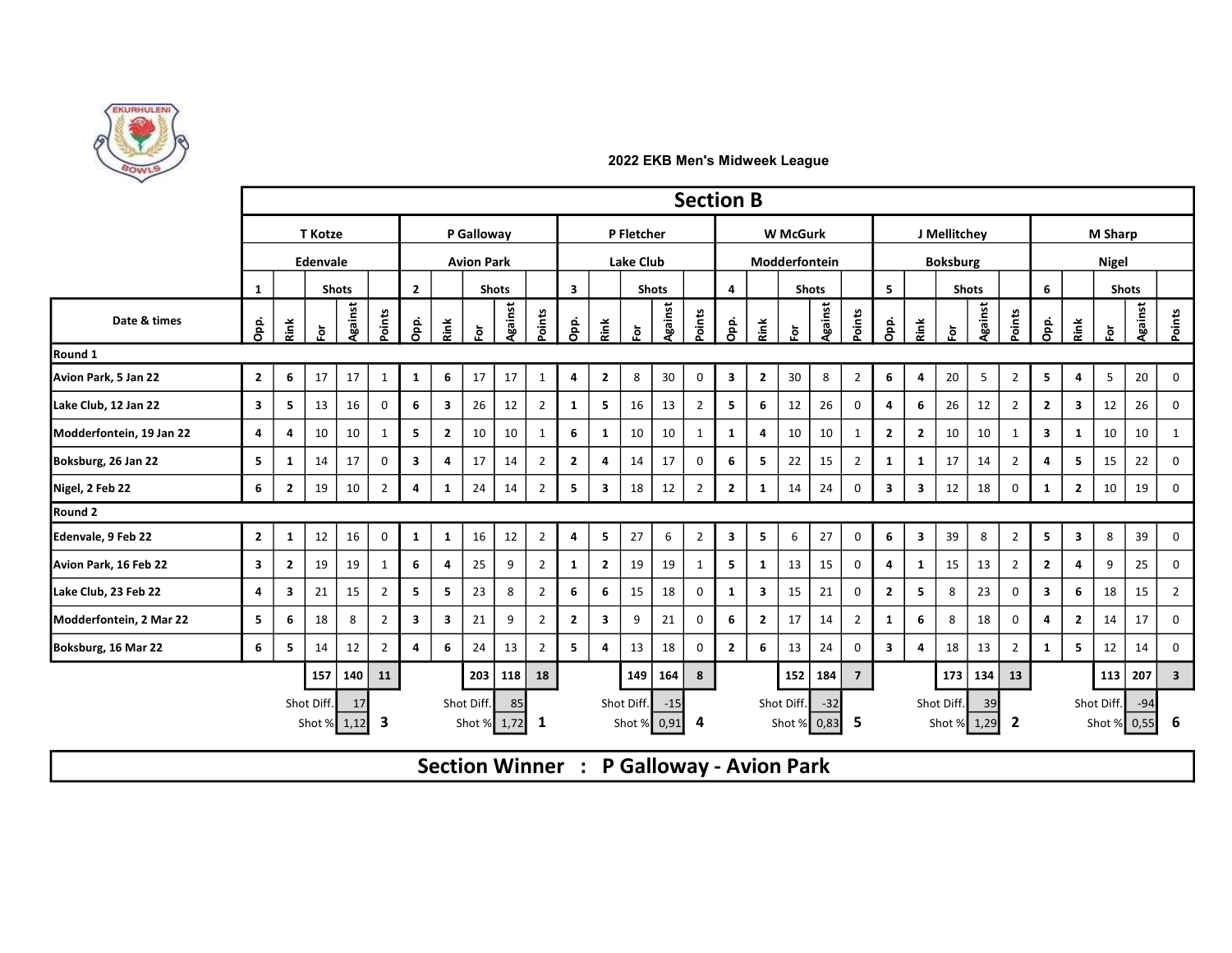

|                          |                         |                |                      |                |                |                         |                         |                 |                     |                |                         |                         |                                |                | <b>Section C</b> |                         |               |                      |               |                |                         |                           |                |                                    |                     |                         |                         |                |                      |                |
|--------------------------|-------------------------|----------------|----------------------|----------------|----------------|-------------------------|-------------------------|-----------------|---------------------|----------------|-------------------------|-------------------------|--------------------------------|----------------|------------------|-------------------------|---------------|----------------------|---------------|----------------|-------------------------|---------------------------|----------------|------------------------------------|---------------------|-------------------------|-------------------------|----------------|----------------------|----------------|
|                          |                         |                | <b>G</b> Burns       |                |                |                         |                         | <b>W</b> Duncan |                     |                |                         |                         | <b>C</b> Bowles                |                |                  |                         |               | <b>S</b> Foster      |               |                |                         |                           | W Bell         |                                    |                     |                         |                         | D Ragusa       |                      |                |
|                          | Edenvale                |                |                      |                |                | <b>Avion Park</b>       |                         |                 |                     |                |                         | <b>Lake Club</b>        |                                |                |                  |                         | Modderfontein |                      |               |                |                         | <b>Delville Germiston</b> |                |                                    | <b>Springs Town</b> |                         |                         |                |                      |                |
|                          | 1                       |                |                      | <b>Shots</b>   |                | $\overline{2}$          |                         |                 | <b>Shots</b>        |                | $\overline{\mathbf{3}}$ |                         |                                | <b>Shots</b>   |                  | 4                       |               |                      | <b>Shots</b>  |                | 5 <sup>1</sup>          |                           |                | <b>Shots</b>                       |                     | 6                       |                         |                | <b>Shots</b>         |                |
| Date & times             | Opp.                    | Rink           | ğ.                   | Against        | Points         | Opp.                    | Rink                    | Ğ.              | Against             | Points         | Opp.                    | Rink                    | ğ                              | Against        | Points           | Opp.                    | Rink          | Ğ.                   | Against       | Points         | opp.<br>O               | Rink                      | $\overline{5}$ | Against                            | Points              | Opp.                    | <b>Rink</b>             | Ğ.             | Against              | Points         |
| Round 1                  |                         |                |                      |                |                |                         |                         |                 |                     |                |                         |                         |                                |                |                  |                         |               |                      |               |                |                         |                           |                |                                    |                     |                         |                         |                |                      |                |
| Lake Club, 5 Jan 22      | $\overline{2}$          | 6              | 23                   | 12             | $\overline{2}$ | $\mathbf{1}$            | 6                       | 12              | 23                  | $\mathbf 0$    | 4                       | $\overline{2}$          | 25                             | 16             | $\overline{2}$   | $\overline{\mathbf{3}}$ | $\mathbf{2}$  | 16                   | 25            | 0              | 6                       | 4                         | 21             | 13                                 | $\overline{2}$      | 5                       | 4                       | 13             | 21                   | $\Omega$       |
| Modderfontein, 12 Jan 22 | $\overline{\mathbf{3}}$ | 5              | 15                   | 14,5           | $\overline{2}$ | 6                       | $\mathbf{3}$            | 17              | 27                  | 0              | 1                       | 5                       | 14,5                           | 15             | $\mathbf 0$      | 5 <sup>5</sup>          | 6             | 13                   | 14            | $\mathbf 0$    | 4                       | 6                         | 14             | 13                                 | $\overline{2}$      | $\overline{2}$          | $\overline{\mathbf{3}}$ | 27             | 17                   | $\overline{2}$ |
| Delville, 19 Jan 22      | 4                       | $\overline{4}$ | 10                   | 10             | $\mathbf{1}$   | 5                       | $\overline{2}$          | 10              | 10                  | 1              | 6                       | 1                       | 10                             | 10             | 1                | $\mathbf{1}$            | 4             | 10                   | 10            | 1              | $\overline{2}$          | $\overline{2}$            | 10             | 10                                 | 1                   | 3                       | 1                       | 10             | 10                   | 1              |
| Springs Town, 26 Jan 22  | 5 <sub>1</sub>          | 1              | 21                   | 14             | $\overline{2}$ | $\overline{\mathbf{3}}$ | 4                       | 15              | 15                  | 1              | $\mathbf{2}$            | $\overline{a}$          | 15                             | 15             | 1                | 6                       | 5             | 13                   | 18            | 0              | 1                       | $\mathbf{1}$              | 14             | 21                                 | $\mathbf 0$         | $\overline{4}$          | 5                       | 18             | 13                   | $\overline{2}$ |
| Edenvale, 2 Feb 22       | 6                       | $\overline{2}$ | 19                   | 15             | $\overline{2}$ | $\overline{4}$          | 1                       | 20              | 13                  | $\overline{2}$ | 5                       | $\overline{\mathbf{3}}$ | 17                             | 21             | $\mathbf 0$      | $\overline{2}$          | 1             | 13                   | 20            | 0              | $\mathbf{3}$            | $\overline{\mathbf{3}}$   | 21             | 17                                 | $\overline{2}$      | $\mathbf{1}$            | $\overline{2}$          | 15             | 19                   | 0              |
| Round 2                  |                         |                |                      |                |                |                         |                         |                 |                     |                |                         |                         |                                |                |                  |                         |               |                      |               |                |                         |                           |                |                                    |                     |                         |                         |                |                      |                |
| Delville, 9 Feb 22       | $\mathbf{2}$            | 1              | 22                   | 13             | $\overline{2}$ | $\mathbf{1}$            | $\mathbf{1}$            | 13              | 22                  | $\mathbf 0$    | 4                       | 5                       | 22                             | $\overline{2}$ | $\overline{2}$   | $\overline{\mathbf{3}}$ | 5             | $\overline{2}$       | 22            | $\mathbf 0$    | 6                       | $\overline{\mathbf{3}}$   | 26             | $\overline{7}$                     | $\overline{2}$      | 5                       | $\overline{\mathbf{3}}$ | $\overline{7}$ | 26                   | $\mathbf 0$    |
| Springs Town, 16 Feb 22  | $\overline{\mathbf{3}}$ | $\overline{2}$ | 16                   | 13             | 2              | 6                       | 4                       | 11              | 20                  | $\mathbf 0$    | -1                      | $\overline{2}$          | 13                             | 16             | $\mathbf 0$      | 5                       | $\mathbf{1}$  | 21                   | 13            | 2              | 4                       | 1                         | 13             | 21                                 | 0                   | $\overline{2}$          | 4                       | 20             | 11                   | $\overline{2}$ |
| Edenvale, 23 Feb 22      | $\overline{4}$          | 3              | 24                   | 8              | $\overline{2}$ | 5                       | 5                       | 20              | 8                   | $\overline{2}$ | 6                       | 6                       | 27                             | 12             | $\overline{2}$   | $\mathbf{1}$            | 3             | 8                    | 24            | 0              | $\overline{2}$          | 5                         | 8              | 20                                 | 0                   | $\overline{\mathbf{3}}$ | 6                       | 12             | 27                   | $\Omega$       |
| Avion Park, 2 Mar 22     | $\overline{\mathbf{5}}$ | 6              | 12                   | 9              | 2              | $\overline{\mathbf{3}}$ | $\overline{\mathbf{3}}$ | 8               | 12                  | $\mathbf 0$    | $\overline{2}$          | $\overline{\mathbf{3}}$ | 12                             | 8              | $\overline{2}$   | 6                       | $\mathbf{2}$  | 10                   | 10            | 1              | 1                       | 6                         | 9              | 12                                 | $\mathbf 0$         | 4                       | $\overline{2}$          | 10             | 10                   | 1              |
| Lake Club, 16 Mar 22     | 6                       | 5              | 32                   | 8              | $\overline{2}$ | $\overline{4}$          | 6                       | 25              | 8                   | $\overline{2}$ | 5                       | $\overline{a}$          | 8                              | 26             | 0                | $\overline{2}$          | 6             | 8                    | 25            | 0              | $\overline{\mathbf{3}}$ | 4                         | 26             | 8                                  | $\overline{2}$      | $\mathbf{1}$            | 5                       | 8              | 32                   | $\mathbf 0$    |
|                          |                         |                | 194                  | 117            | 19             |                         |                         | 151             | 158                 | 8              |                         |                         | 164                            | 141            | 10               |                         |               | 114                  | 181           | $\overline{4}$ |                         |                           |                | $162$ 142                          | 11                  |                         |                         | 140            | 186                  | 8              |
|                          |                         |                | Shot Diff.<br>Shot % | 78<br>$1,67$ 1 |                |                         |                         | Shot Diff.      | $-7$<br>Shot % 0,96 | -4             |                         |                         | Shot Diff. 22,5<br>Shot % 1,16 |                | 3                |                         |               | Shot Diff.<br>Shot % | $-67$<br>0,63 | - 6            |                         |                           | Shot Diff.     | 20 <sup>l</sup><br>Shot % $1,14$ 2 |                     |                         |                         | Shot Diff.     | $-46$<br>Shot % 0,75 | 5              |

Section Winner : G Burns - Edenvale